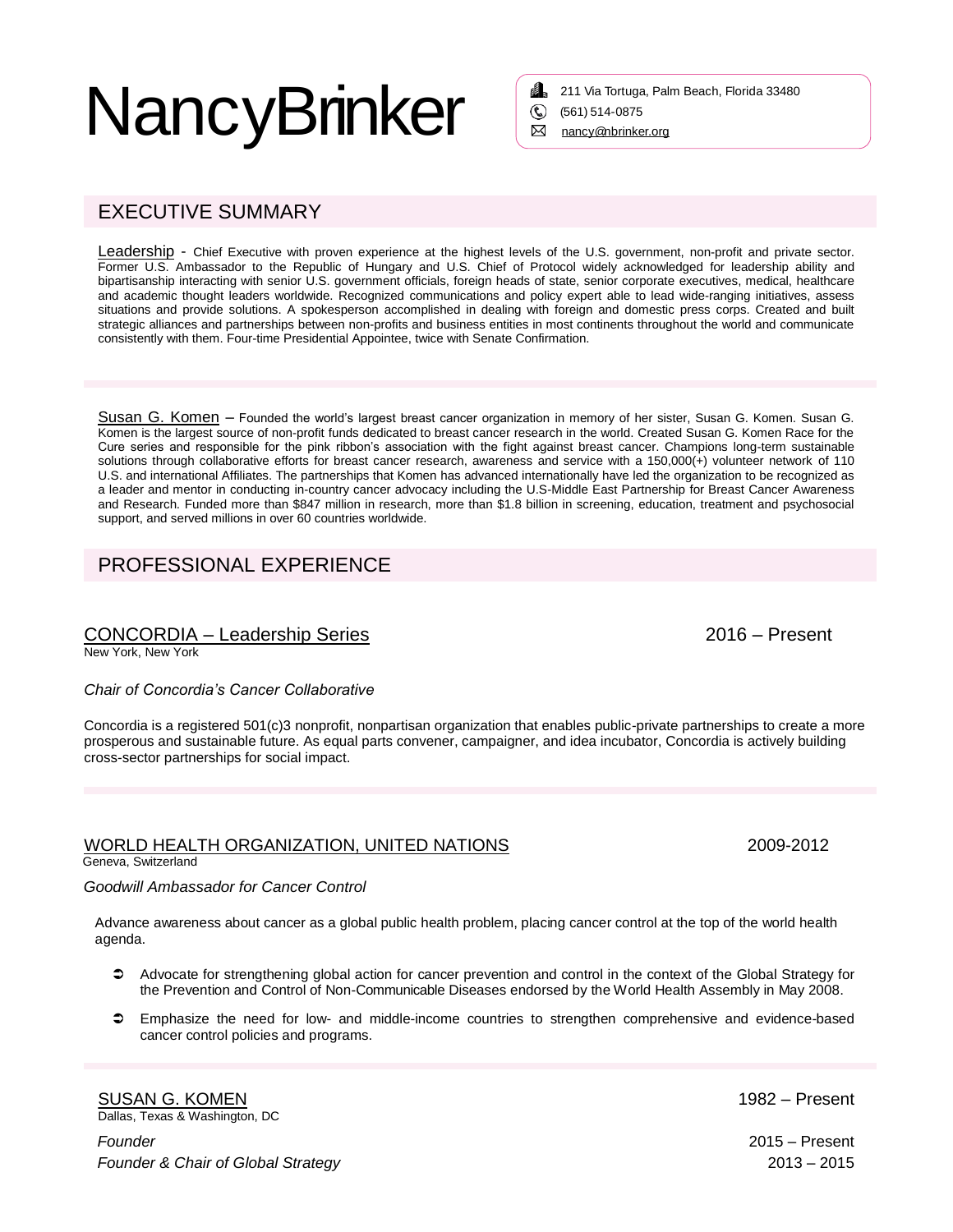| <b>Chief Executive Officer</b>                                                       | $2009 - 2013$ |
|--------------------------------------------------------------------------------------|---------------|
| President, Susan G. Komen Advocacy Alliance                                          | 2008 – 2009   |
| Founding Chair (Excluding terms of government service: 2001 – 2003 and 2007 to 2009) | 1989 - 2009   |
| Founder & Chair of the Board                                                         | 1982 - 1989   |

- Provide visionary leadership for expansion of the organization internationally. Energize core mission sharpening advocacy efforts and continuing to strengthen its grassroots base.
- Founded the organization in 1982 in memory of her sister, Susan G. Komen, who died from the disease at 36. Susan G. Komen is credited with the creation of the global breast cancer movement at a time when shame, silence and hopelessness surrounded the disease.

#### <u>SUSAN G. KOMEN</u>

Dallas, Texas & Washington, DC

- Initiated creative awareness programs, at the time considered revolutionary, including the Susan G. Komen, in 1983, one of the largest series of walk-run races with 1.5+ million participants worldwide and the pink ribbon, now the world's largest and most successful education and fundraising event and brand for breast cancer.
- Pioneered cause-related marketing, allowing millions to participate in the fight against breast cancer through businesses that share the commitment to end breast cancer forever.
- Consistent advocacy from breast cancer survivors early on, led to new legislation and greater government research funding. To date, every major advance in the disease has been touched in the early stages by the nearly \$2.6 billion the organization has invested in the fight against breast cancer.

### COUNCIL ON FOREIGN RELATIONS (CFR)

Washington, DC

#### *Life Time Member*

#### *Member, Task Force on The Emerging Global Health Crisis Noncommunicable Diseases in Low and Middle Income Countries*

The co-chairs of the Task Force were Mitchell E. Daniels Jr., Purdue University president, former Indiana governor, and former Office of Management and Budget director, and Thomas E. Donilon, distinguished fellow at CFR and former national security advisor to President Barack Obama. Thomas J. Bollyky, CFR senior fellow for global health, economics, and development, directed the project. The bipartisan Task Force, CFR's first devoted to a global health issue, was composed of a distinguished group of experts that includes former government officials, scholars, and others. We produced a written report in 2014 that recommended The U.S. government should take two immediate steps: 1. Examine its global health priorities and spending and ensure their continued effectiveness; and 2. Convene governments and other potential partners from around the world to develop a plan for collective action on NCDs in low- and middleincome countries.

#### PINK RIBBON – RED RIBBON

Washington, DC

#### *Co-Founder*

Founding member of Pink Ribbon-Red Ribbon (PRRR), a public/private partnership between the President's Emergency Plan for AIDS Relief (PEPFAR), Susan G. Komen, the Joint United Nations Program on HIV/AIDS (UNAIDS), the State Department, the George W. Bush Institute and several corporate partners to fight breast and cervical cancer in five African countries (Zambia, Ethiopia, Tanzania, Botswana, Namibia). PRRR was born on a presidential trip to sub-Saharan Africa in 2008 when Nancy saw the PEPFAR program already screening for HIV/AIDS and suggested adding screening for cervical and breast cancer. In 2011, PRRR became a reality starting with country of Zambia and several visits have been made to Africa to include The African First Ladies Summit to announce a new partnership with Tanzania in 2013. With initial commitment of \$85 million across five years, the primary goal of PRRR is to reduce deaths from these growing women's cancers in developing nations. To date the partnership has given HPV vaccinations to 42,000 girls, screened almost 200,000 women for cervical cancer, and screened over 6,000 women for breast cancer.

2012 - Present

(Continued)

2011 - Present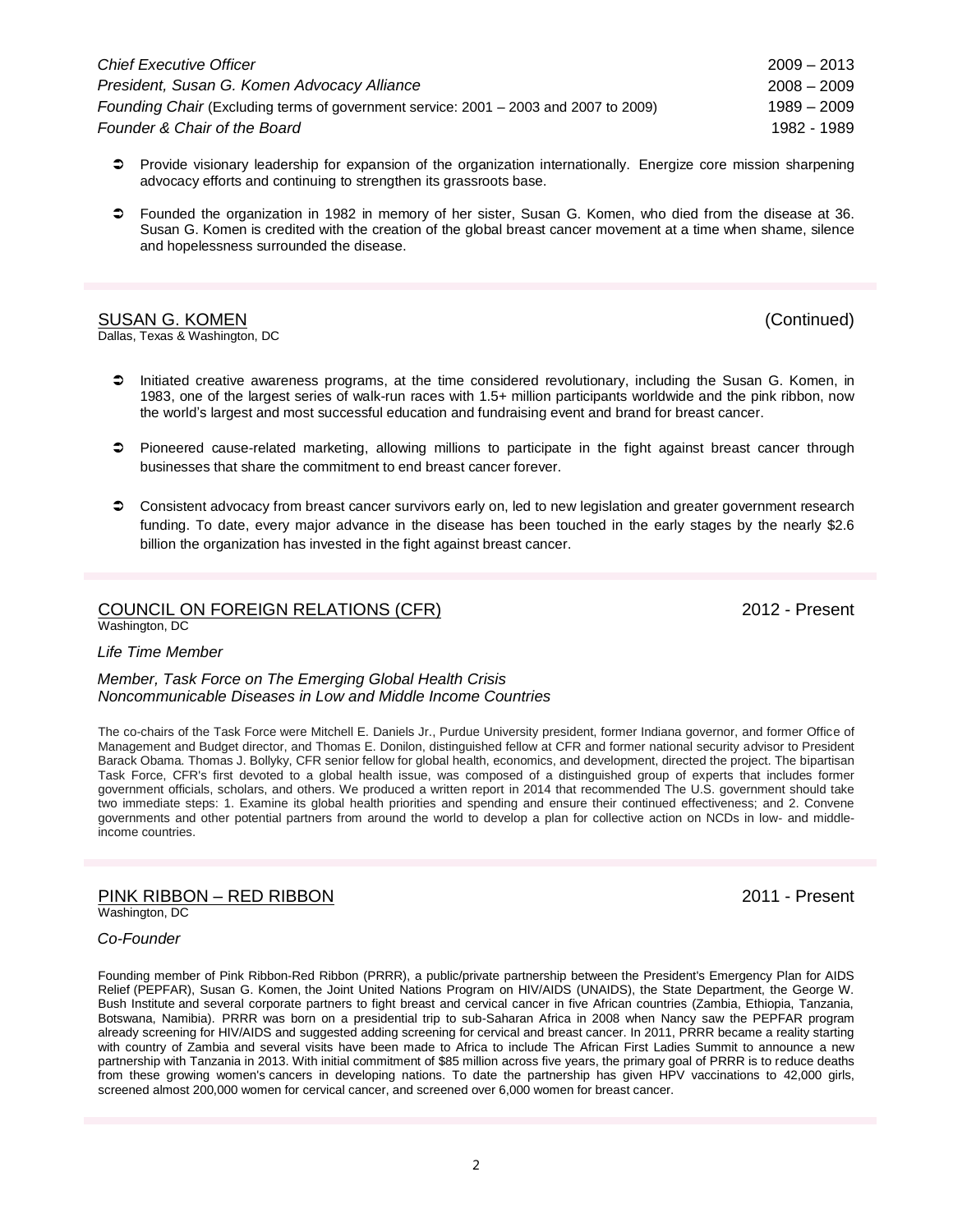UNITED STATES DEPARTMENT OF STATE

Washington, DC

#### *United States Chief of Protocol*

Responsible for advising, assisting and supporting the President of the United States, the Vice President and the Secretary of State on official matters of diplomatic procedure. Planned, hosted and officiated ceremonial events for visiting chiefs of state and heads of government, as well as coordinating logistics for the visits to the United States. Managed Blair House, the President's guesthouse. Led staff of over 70, with multi-million-dollar annual operating budget.

# UNITED STATES DEPARTMENT OF STATE (Continued)

2007 – 2009

Washington, DC

#### *United States Chief of Protocol*

- Accompanied the President on official visits abroad and served as the President's personal representative and liaison to the foreign Ambassadors in Washington. Official visits were made to Africa, Sub-Saharan Africa, Middle East, Saudi Arabia, the Gulf States, Europe, China and South America.
- Initiated an expanded role for the office with outreach programs intended to foster better relationships with the Diplomatic Corps, over 60 familiarization events were held. Developed "Experience America", seven sessions within 18 months, for the Diplomatic Corps to travel throughout the United States to meet with U.S. business, civic, scientific, and technology leaders. Convened a variety of sessions to meet the express interests of the diplomatic corps.
- Traveled to India at the invitation of the U.S. Ambassador to India to serve as spokesperson for the importance of women serving in NGO's.
- Hosted a symposium on "Breast Cancer Global Awareness" at the Blair House. First Lady Laura Bush joined the participants and for the first time ever, the White House was illuminated in pink for the occasion.
- First American to greet Pope Benedict XVI upon his arrival at Andrews Air Force Base, as an official duty, along with planning the visit of his extraordinary visit to the United States.
- $\supset$  Held rank of Ambassador and Assistant Under-Secretary of State.

#### WOMEN'S HEALTH EMPOWERMENT PROGRAM (WHEP) Washington, DC

Worked with Susan G. Komen to form partnership with JDC and grow the Women's Health Empowerment Program (WHEP). WHEP started in Bosnia and Herzegovina and expanded to Hungary, Montenegro, and Russia (now currently active in Bosnia, Herzegovina and Hungary). WHEP is an innovative global movement that encourages the early detection of breast cancer.

#### AMBASSADOR NANCY G. BRINKER

Dallas, TX | Washington, DC

#### *Consultant & Keynote Speaker*

- Helped launch the U.S.-Middle East Partnership for Breast Cancer Awareness and Research for awarenessbuilding, grassroots advocacy support, research, training, community outreach, and women's empowerment or First Lady, Laura Bush.
- Provided high-level, strategic advisory services to public and private organizations seeking fresh input and international partnerships.
- $\supset$  Sought after motivational speaker; frequently keynoted at forums globally.
- Championed the cause of breast cancer awareness, as the Founder of Susan G. Komen for the Cure and led Susan G. Komen advocacy Alliance in Washington, DC.

UNITED STATES DEPARTMENT OF STATE Budapest, Hungary

2001 – 2003

2003 – 2007

2004 – Present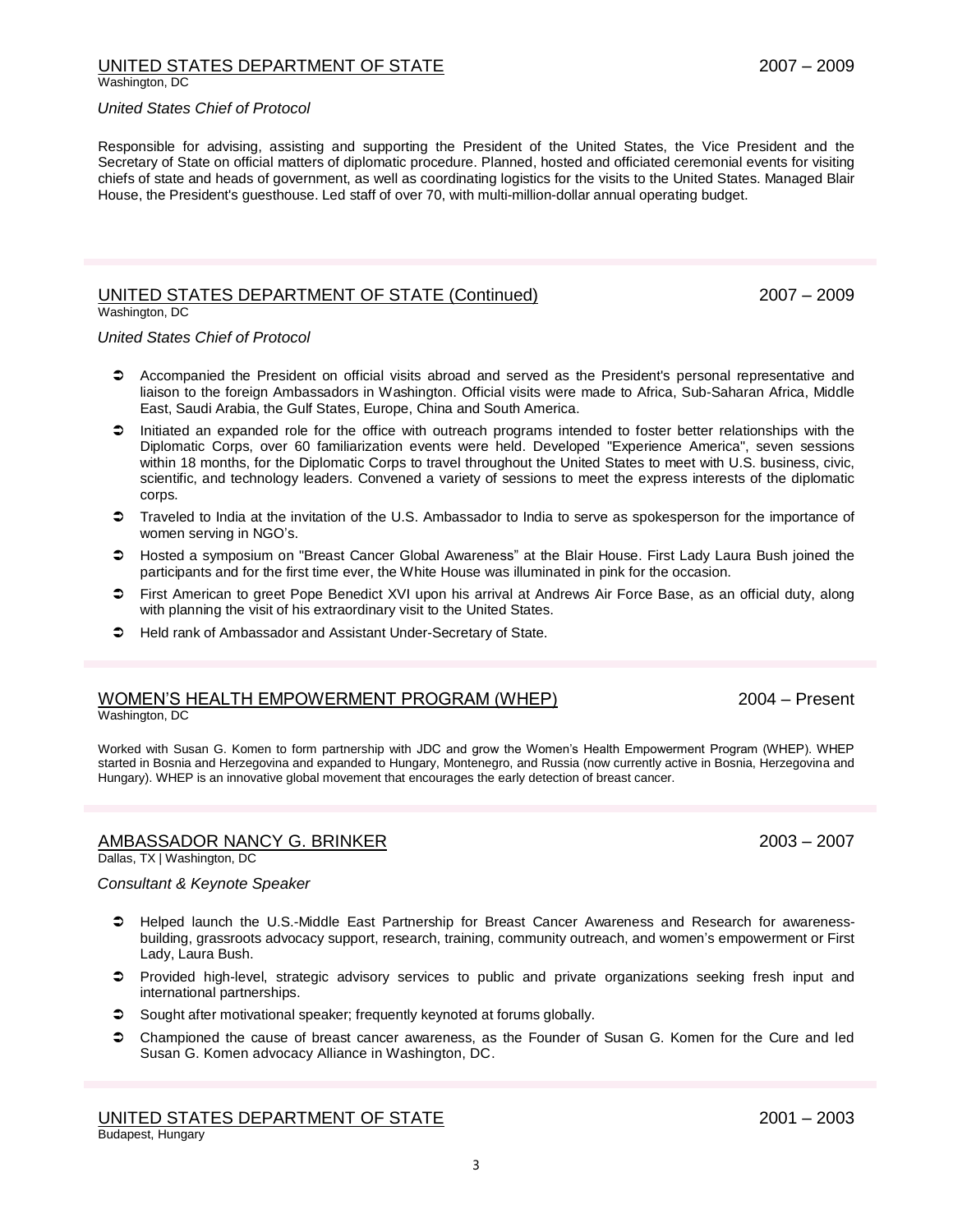#### NEIMAN MARCUS Dallas, Texas

*Marketing and Executive Development Training Program*

# EDUCATION

Southern Methodist University Dallas, Texas

*Graduate Coursework: Journalism*

### *Ambassador to the Republic of Hungary*

Led Embassy staff of 300+ American and Hungarian employees; U.S. staff represented 13 government agencies. Oversaw \$5.1 million annual operating budget and an annual program budget of \$1.9 million.

 Advanced a broad range of U.S. security interests including expanded security cooperation, and for the first time, holding a conference on the trafficking and exploitation of workers attended by Health Ministers from the neighboring Balkan States.

# UNITED STATES DEPARTMENT OF STATE (Continued)

Budapest, Hungary

*Ambassador to the Republic of Hungary*

- Negotiated the hosting and training of the Free Iraqi Forces, an expatriate group who later joined coalition forces in Operation Iraqi Freedom, making Hungary the first European country to contribute to regime change in Iraq
- Championed economic interests by resolving commerce transparency issues, preserving tax benefits and lower tariffs on U.S. companies doing business in Hungary and developing a closure strategy for the Hungarian Fund.
- Raised awareness to advance the cause of women's health in Hungary, and breast cancer specifically, by organizing a symposium and ceremonial walk across the country's oldest bridge, the historic Chain Bridge, in Budapest. The bridge was illuminated in pink for the occasion.

# IN YOUR CORNER, INC.

Dallas, Texas

Dallas, Texas

*Founder & CEO*

Provider of reliable health and wellness products and information to the retail consumer.

- Served as a resource to consumers of healthcare products by sourcing information and evaluating products from throughout the marketplace.
- **Provided realist commentary and reviews as a guide to consumers.**

| I |
|---|
|   |
|   |

*Strategic Advisor for Public Relations*

BOZELL & JACOBS, INC

WRR-AM RADIO Dallas, Texas

1968 – 1972

1994 – 1998

2001 – 2003

*Broadcaster*

1973 – 1975

1978 – 1980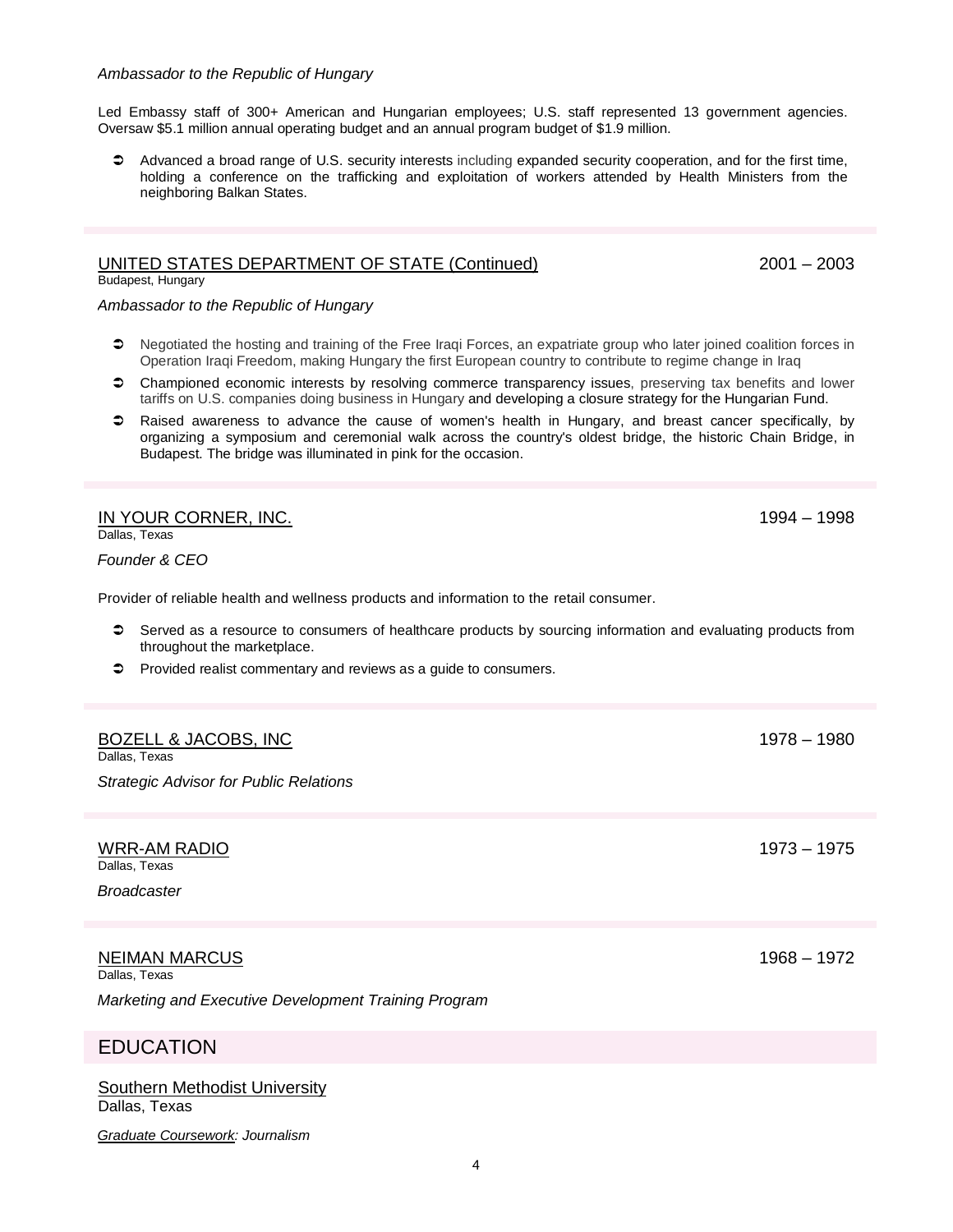*Bachelor of Arts: Journalism*

| PRESIDENTIAL APPOINTMENTS                                                                                                                                        |                |
|------------------------------------------------------------------------------------------------------------------------------------------------------------------|----------------|
| President George W. Bush: John F. Kennedy Center for the Performing Arts<br>Member, Board of Trustees                                                            | $2008 - 2014$  |
| Department of State<br><b>United States Chief of Protocol</b>                                                                                                    | 2007 - 2009    |
| Department of State<br>United States Ambassador to the Republic of Hungary                                                                                       | 2001 - 2003    |
| President George W. Bush: The Bush - Clinton Katrina Fund<br>Member, Advisory Commission                                                                         | $2006 - 2008$  |
| <b>President George H.W. Bush: President's Cancer Panel</b><br>Member, 3-person Panel to monitor progress on the National Cancer Program                         | 1992 - 1994    |
| Vice President Dan Quayle<br>Subcommittee on Breast Cancer Research & Education                                                                                  | $1991 - 1994$  |
| President Ronald Reagan: The National Cancer Institute<br>Member, National Cancer Advisory Board, one of six public appointments to serve on 18-<br>member board | 1986 - 1992    |
| <b>BOARD EXPERIENCE</b>                                                                                                                                          |                |
| MANPOWER, INC. (NYSE) - Member, Board of Directors<br>Milwaukee, Wisconsin<br><b>Committee Service: Governance</b>                                               | $2000 - 2001$  |
| <b>MEDITRUST COMPANIES (NYSE)</b> - Member, Board of Directors<br>Needham Heights, Massachusetts<br>Committee Service: Governance, Compensation, and Benefits    | $1999 - 2000$  |
| US ONCOLOGY, INC. - Member, Board of Directors<br>The Woodlands, Texas                                                                                           | $1994 - 2001$  |
| CAREMARK (NYSE) - Member, Board of Directors<br>Richardson, Texas                                                                                                | $1993 - 1996$  |
| SELECTED PHILANTHROPIC AFFILIATIONS                                                                                                                              |                |
| CATERPILLAR FOUNDATION GRANT TO SUSAN G. KOMEN                                                                                                                   | 2011 - Present |

*Was instrumental is obtaining a \$746,791 grant that creates a 5-year partnership to fight to reduce breast cancer deaths in Latin America and recently agreed to another five year commitment*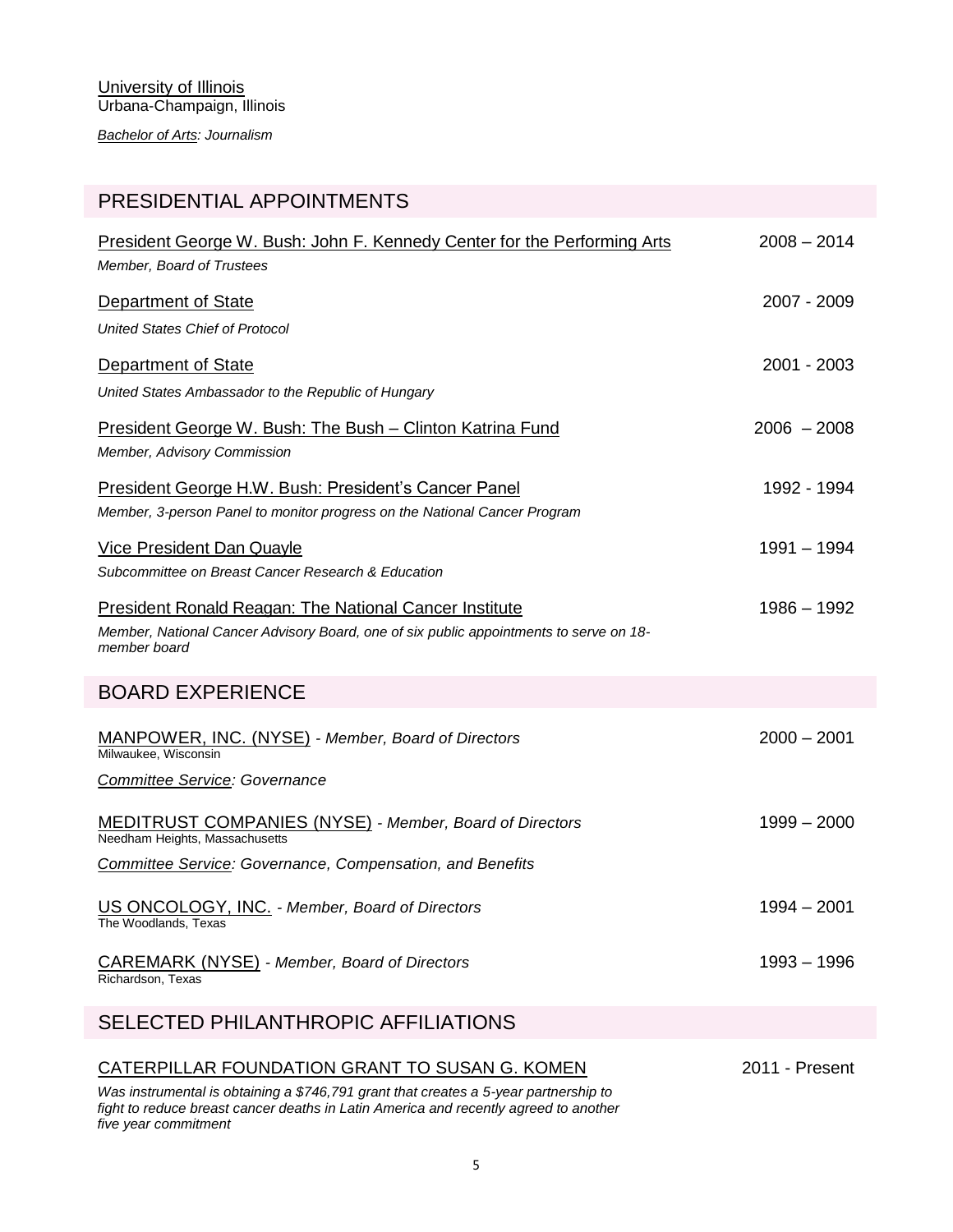| SELECTED PHILANTHROPIC AFFILIATIONS (Continued)                                                                                        |                |
|----------------------------------------------------------------------------------------------------------------------------------------|----------------|
| MEMBER OF INTERNATIONAL WOMEN'S FORUM                                                                                                  | 2005 - Present |
| SPECIALIZED PROGRAM OF RESEARCH GRANTS<br>University of Miami Cancer Center External Advisor<br>Miami, Florida                         | 2004           |
| NEW YORK UNIVERSITY MEDICAL SCHOOL FOUNDATION<br>Member, Board of Trustees<br>New York, New York                                       | $1998 - 2001$  |
| HARVARD UNIVERSITY SCHOOL OF PUBLIC HEALTH<br>Member, Advisory Board, Harvard Center for Cancer Prevention<br>Cambridge, Massachusetts | $1990 - 2001$  |

# SELECTED AWARDS & RECOGNITION

| Order of Lincoln Award (Illinois highest honor for professional achievement and public service)                      | 2016 |
|----------------------------------------------------------------------------------------------------------------------|------|
| Running USA - Hall of Champions                                                                                      | 2016 |
| Greater NYC Affiliate - Truth Award                                                                                  | 2015 |
| National Women's Hall of Fame - Inductee                                                                             | 2015 |
| Women of Action Impact Award                                                                                         | 2014 |
| Council on Foreign Relations - Lifetime Member                                                                       | 2012 |
| Women's Day - Women Who Are Changing The World                                                                       | 2009 |
| University of Pittsburgh Graduate School of Public Health - Porter Prize                                             | 2009 |
| United States of America - Presidential Medal of Freedom - Presented By President Barack Obama                       | 2009 |
| Time Magazine - 100 Most Influential People                                                                          | 2008 |
| Modern Healthcare - Health Care Hall of Fame                                                                         | 2007 |
| American Assoc. for Cancer Research - Centennial Medal for Distinguished Public Service                              | 2007 |
| Republic of Hungary, Pro Cultura Hungarica Award                                                                     | 2007 |
| IARC, International Agency for Research on cancer, Medal of Honour                                                   | 2007 |
| Trumpet Awards Foundation, Trumpet Award                                                                             | 2007 |
| Castel Connolly National Health Leadership Award                                                                     | 2007 |
| American Society of Breast Disease, Global Pathfinder Award                                                          | 2006 |
| Republic of Hungary, Order of Merit Award, presented by President Madl                                               | 2006 |
| The Lasker Foundation, Mary Woodard Lasker Public Service Award in Support of Medical Research & the Health Sciences | 2005 |
| Pro European Prize for Leadership in Women's Health in Hungary                                                       | 2005 |
| Professional & Business Forum, EVIE Professional of the Year Award                                                   | 2005 |
| Research America, Research America Advocacy Award                                                                    | 2005 |
| National Association of Broadcasters Educational Foundation, Service to America Leadership Award                     | 2004 |
| Baylor Healthcare Foundation, Circle of Care Award                                                                   | 2003 |
| Dana Farber Cancer Institute, Susan F. Smith Inspiration Award                                                       | 2003 |
| Saint Louis University, Sword of Ignatius Loyola Award                                                               | 2002 |
| National Foundation for the Centers for Disease Control, Champion of Prevention Award                                | 2001 |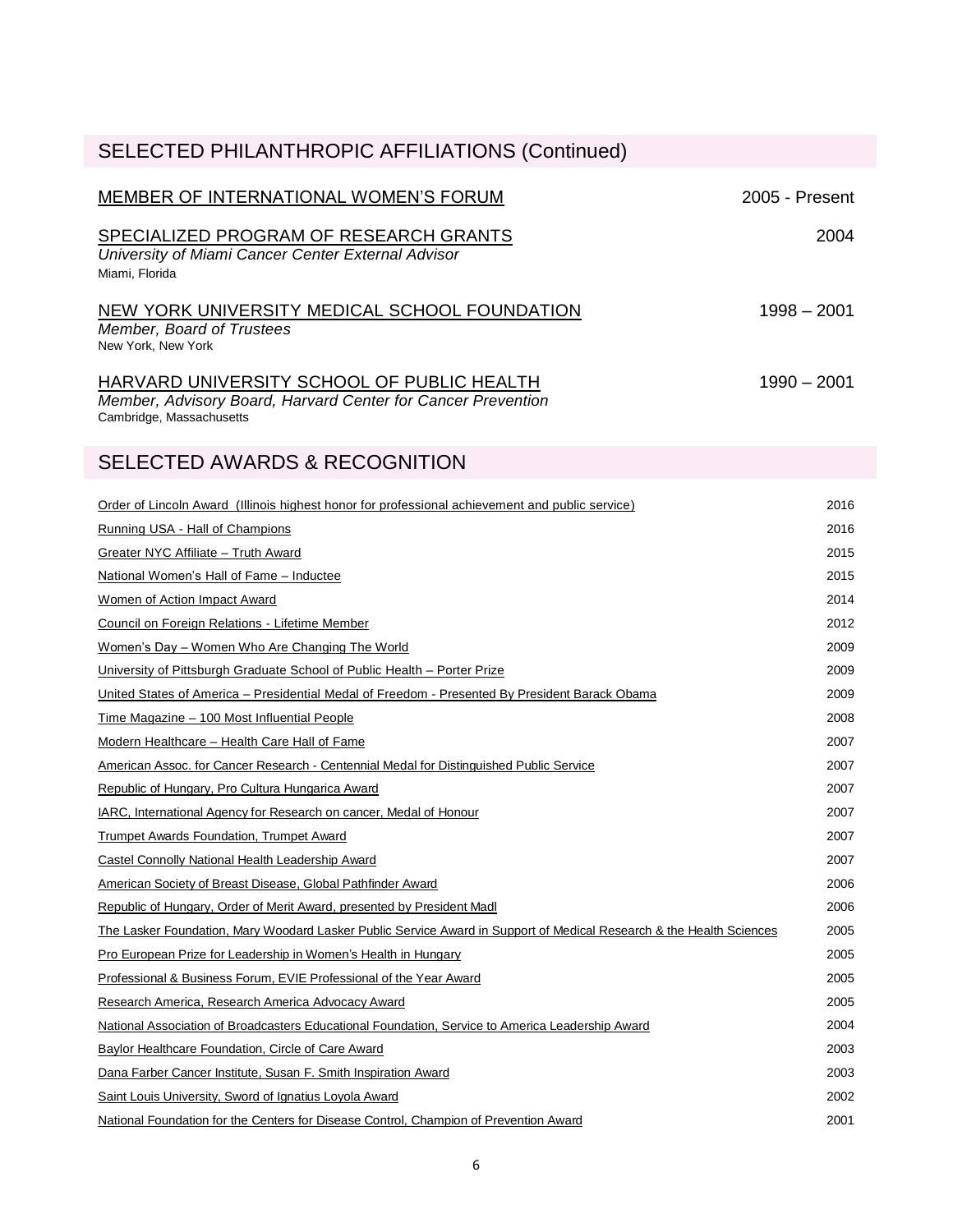# SELECTED AWARDS & RECOGNITION (Continued)

| Toastmasters International, Top Five Speakers of the Year Award                                            | 2001 |
|------------------------------------------------------------------------------------------------------------|------|
| The Sisters Network, Lifetime Achievement Award                                                            | 2001 |
| American Society of Breast Surgeons, Lifetime Achievement Award                                            | 2001 |
| ASCO, Special Recognition Award                                                                            | 2001 |
| The Healthcare Humanitarian Award presented by the Global Conference Institute                             | 2001 |
| Cancer Research and Treatment Fund, Inc., Cancer Survivors Hall of Fame                                    | 2000 |
| Cancer Research and Treatment Fund, Inc., Cancer Survivors Hall of Fame                                    | 2000 |
| Society of Surgical Oncology, James Ewing Layman Award                                                     | 2000 |
| Republic of France, Cino del Duca Award presented by President Jacques Chirac                              | 2000 |
| The Caring Institute, The Caring Award                                                                     | 1999 |
| Salomon Smith Barney, Extraordinary Achievement Award, 1st Recipient                                       | 1998 |
| Jefferson Awards for Public Service, - S. Roger Horchow Award Greatest Public Service by a Private Citizen | 1997 |
| University of Illinois, Liberal Arts and Sciences Achievement Award                                        | 1995 |
| University of Illinois, Alumni Achievement Award                                                           | 1995 |
| Ladies Home Journal, 100 Most Important Women of the 20 <sup>th</sup> Century                              | 1995 |
| Texas Governor's Award for Outstanding National Service                                                    | 1995 |
| Society of Surgical Oncology, James Ewing Layman Award                                                     | 1994 |

# PUBLICATIONS

| "Advances in Cancer Will Only Happen Through True Collaboration" (The Hill)                           | 7/20/2016  |
|-------------------------------------------------------------------------------------------------------|------------|
| "We Must Never Forget Elie Weisel" (FOXNews.com)                                                      | 7/18/2016  |
| "Conversation with Nancy Brinker" (Newsmax.com)                                                       | 6/9/2016   |
| "Big Talk About Big Data" (The Hill)                                                                  | 5/13/2016  |
| "May We All Take Inspiration From Abe Lincoln" (FOXNews.com)                                          | 5/7/2016   |
| "Obama and Biden's Cancer Initiative Should Reach For The Stars, Not Just The Moon" (The Hill)        | 1/26/2016  |
| "Breast Cancer Guidelines Are Premature" (FOXNews.com)                                                | 1/12/2016  |
| "It's Time To Establish Rules For Concurrent Surgeries" (Boston Globe)                                | 1/8/2016   |
| "Zuckerberg Charity Model Builds On An LLC" (Newsmax.com)                                             | 12/14/2015 |
| "Mammograms Are A Necessity" FOXNews.com)                                                             | 10/23/2015 |
| "Promise Me: How a Sister's Love Launched the Global Movement to End Breast Cancer" with Joni Rodgers | 2010       |
| "Debating Mammograms," (Newsweek)                                                                     | 2009       |
| "What Remains to be Done," (Cancer Research)                                                          | 2007       |
| "When Society Meets Science," (Nature Medicine, Volume 11)                                            | 2005       |
| "Breast Cancer Patients in the New Millenium," (The Breast Journal, Volume 7)                         | 2001       |
| Winning the Race: Taking Charge of Breast Cancer, co-authored with Chriss Anne Winston                | 2001       |
| "The Susan G. Komen Breast Cancer Foundation," Breast Disease Journal, co-authored with Susan Braun   | 1998       |
| '1000 Questions About Women's Health', Woman's Day, co-authored with Jane C. Chiha                    | 1997       |
| The Race is Run One Step at a Time, co-authored with Catherine McEvilly Harris                        | 1995       |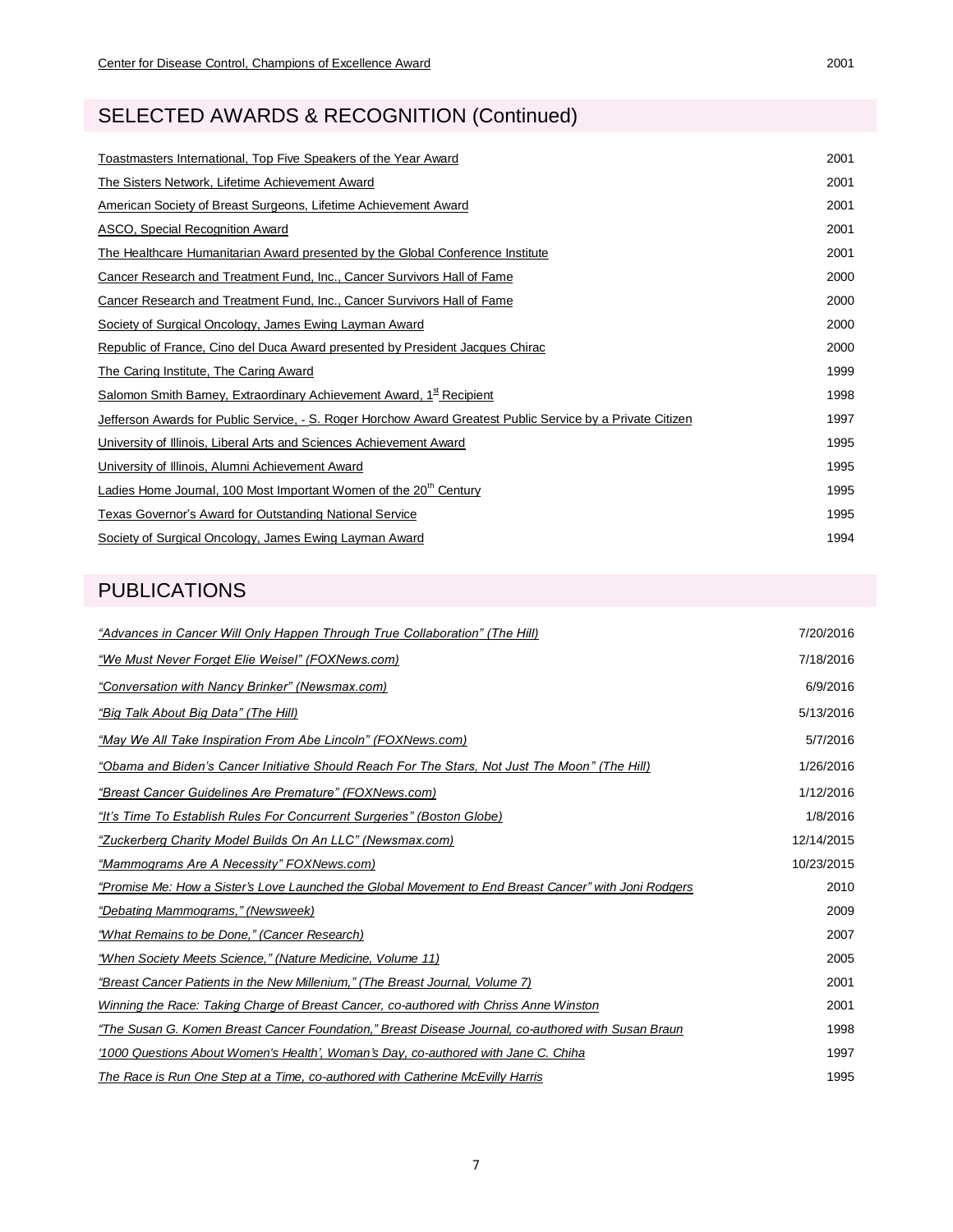# HONORARY DEGREES

DUKE UNIVERSITY (2012)

*Honorary Doctor of Humane Letters*

MOUNT SINAI SCHOOL OF MEDICINE (2011)

*Honorary Doctor of Humane Letters*

# HONORARY DEGREES (Continued)

MICHIGAN STATE UNIVERSITY (2009) *Doctorate of Humanities* BOSTON UNIVERSITY (2006) *Doctorate of Humanities* SOUTHERN METHODIST UNIVERSITY (2003)

*Degree of Doctor of Humane Letters honoris causa*

## COMMENCEMENT SPEECHES

QUINNIPIAC UNIVERSITY (2012)

YALE SCHOOL OF PUBLIC HEALTH (2012)

BRADLEY UNIVERSITY (2010)

MICHIGAN STATE UNIVERSITY (2009)

BOSTON UNIVERSITY (2006)

MARY BALDWIN COLLEGE (1994)

KEY SPEECHES

UNION LEAGUE (2016)

NORFOLK FORUM (2015)

FRANKLIN PEARCE (2015)

ROTARY INTERNATIONAL (2015)

BANK OF AMERICA (2015)

KOMEN LEADERSHIP CONFERENCE (2015)

JDC (2015)

LAMBDA LEGAL (2015)

### ADVOCACY DAY IN DC (2015)